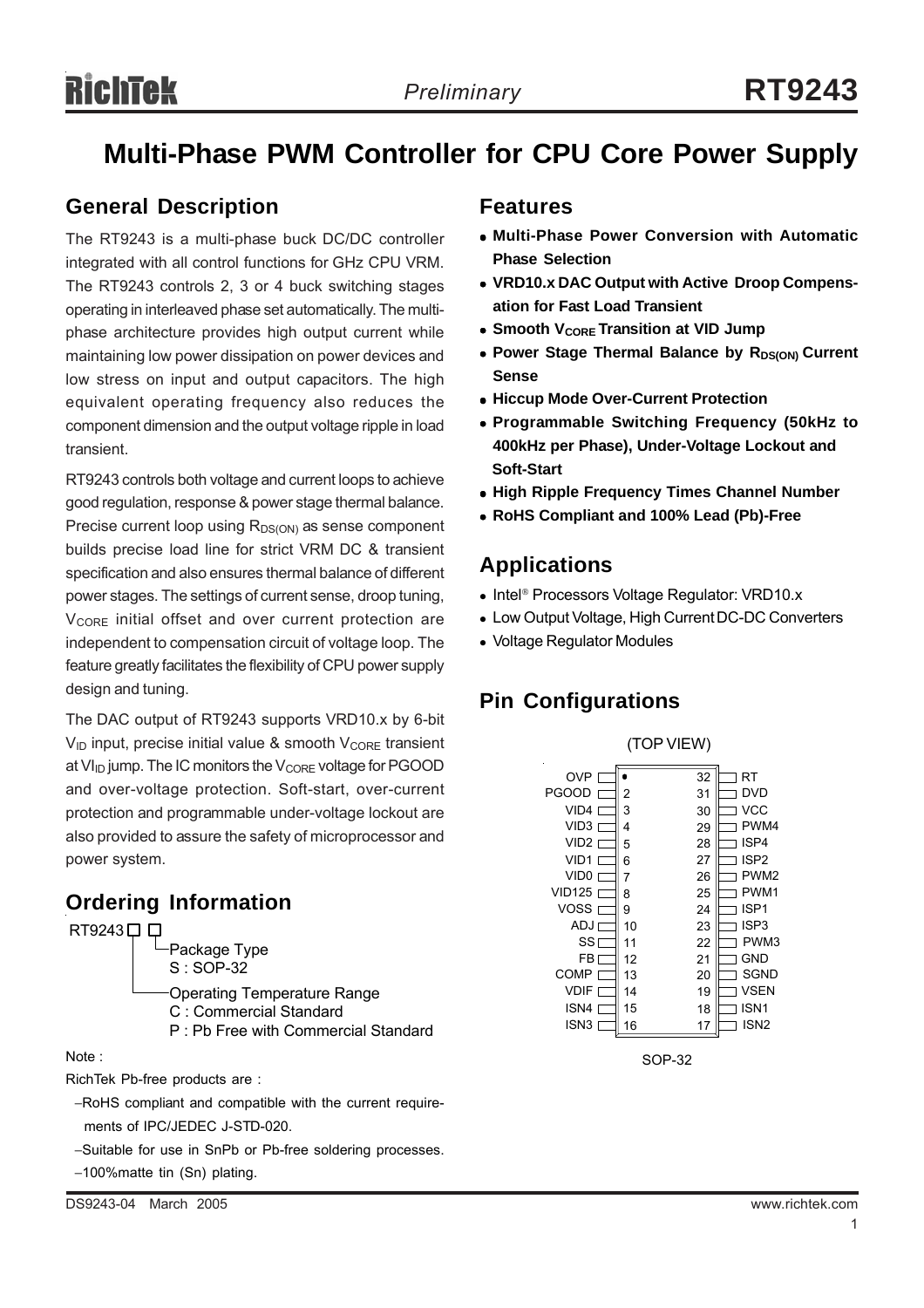# **Typical Application Circuit**

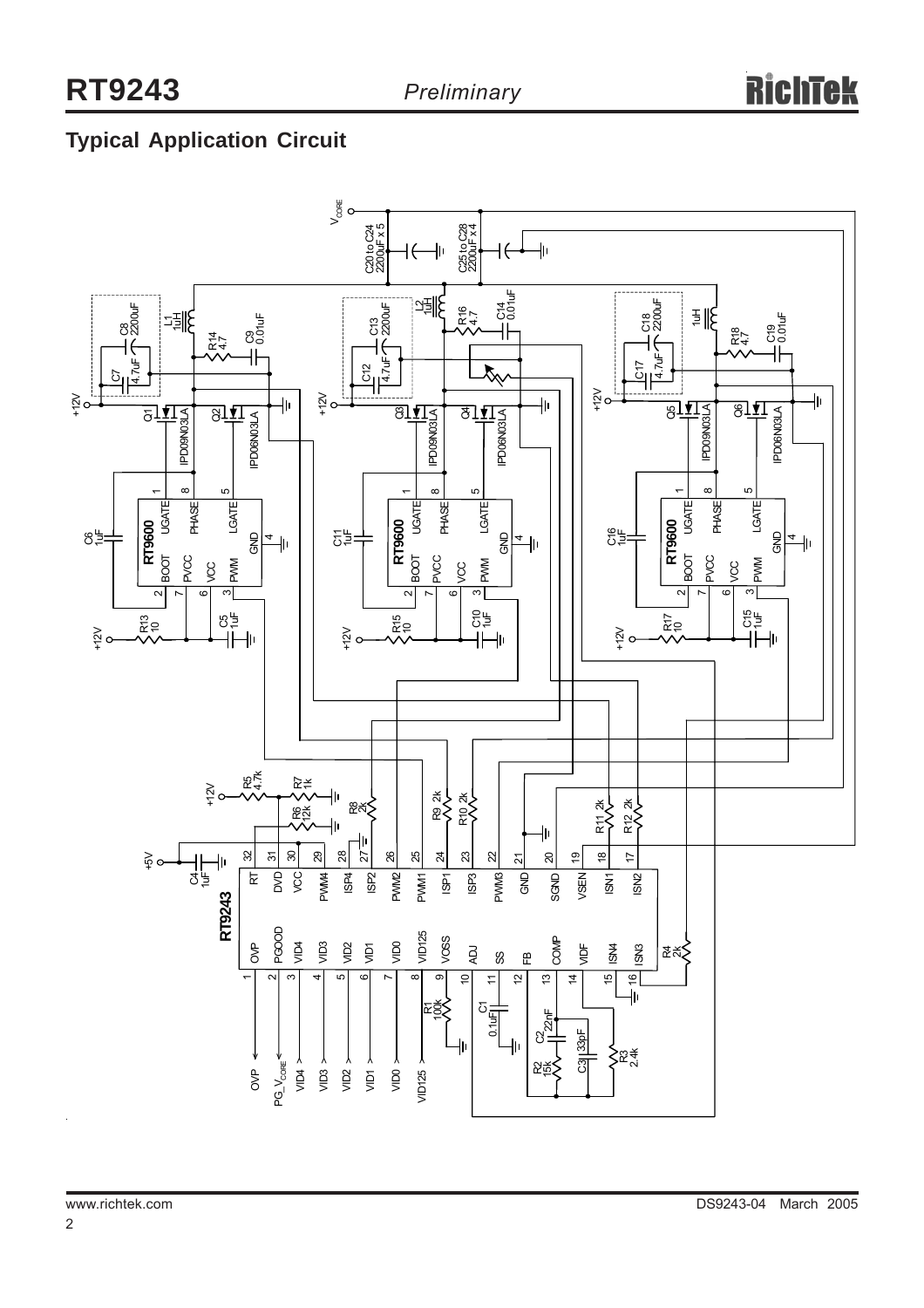# **Functional Pin Description**

## **OVP (Pin 1)**

Over voltage trip output.

## **PGOOD (Pin 2)**

Power good open-drain output.

### **VID4 (Pin 3), VID3 (Pin 4), VID2 (Pin 5), VID1 (Pin 6), VID0 (Pin 7) & VID125 (Pin 8)**

DAC voltage identification inputs for VRD10.x. These pins are internally pulled to 3V if left open.

## **VOSS (Pin 9)**

V<sub>CORE</sub> initial value offset. Connect this pin to GND with a resistor to set the offset value.

### **ADJ (Pin 10)**

Current sense output for active droop adjust. Connect a resistor from this pin to GND to set the load droop.

### **SS (Pin 11)**

Connect this SS pin to GND with a capacitor to set the soft-start time interval. Pulling this pin below 1V (ramp valley of sawtooth wave in pulse width modulator) would make all PWMs low, turn on low side MOSFETs and turn off high side MOSFETs.

### **FB (Pin 12)**

Inverting input of the internal error amplifier.

### **COMP (Pin 13)**

Output of the error amplifier and input of the PWM comparator.

### **VDIF (Pin 14)**

V<sub>CORE</sub> differential sense output.

### **VSEN (Pin 19)**

V<sub>CORE</sub> differential sense positive input.

### **SGND (Pin 20)**

V<sub>CORE</sub> differential sense negative input.

## **GND (Pin 21)**

Ground for the IC.

## **PWM1 (Pin 25), PWM2 (Pin 26), PWM3 (Pin 22) & PWM4 (Pin 29)**

PWM outputs for each driven channel. Connect these pins to the PWM input of the MOSFET driver. For systems which use 3 channels, connect PWM4 high. Two channel systems connect PWM3 and PWM4 high.

## **ISN1 (Pin 18), ISN2 (Pin 17), ISN3 (Pin 16) & ISN4 (Pin 15)**

R<sub>DS(ON)</sub> current sense inputs from each individual converter channel sense component's GND node.

## **ISP1 (Pin 24), ISP2 (Pin 27), ISP3 (Pin 23) & ISP4 (Pin 28)**

R<sub>DS(ON)</sub> current sense inputs for each individual converter channel. Tie this pin to the component's sense node.

## **VCC (Pin 30)**

IC power supply. Connect this pin to a 5V supply.

## **DVD (Pin 31)**

Programmable power UVLO detection input. Trip threshold  $= 2V$  at  $V_{\text{DVD}}$  rising.

### **RT (Pin 32)**

Switching frequency setting. Connect this pin to GND with a resistor to set the frequency.

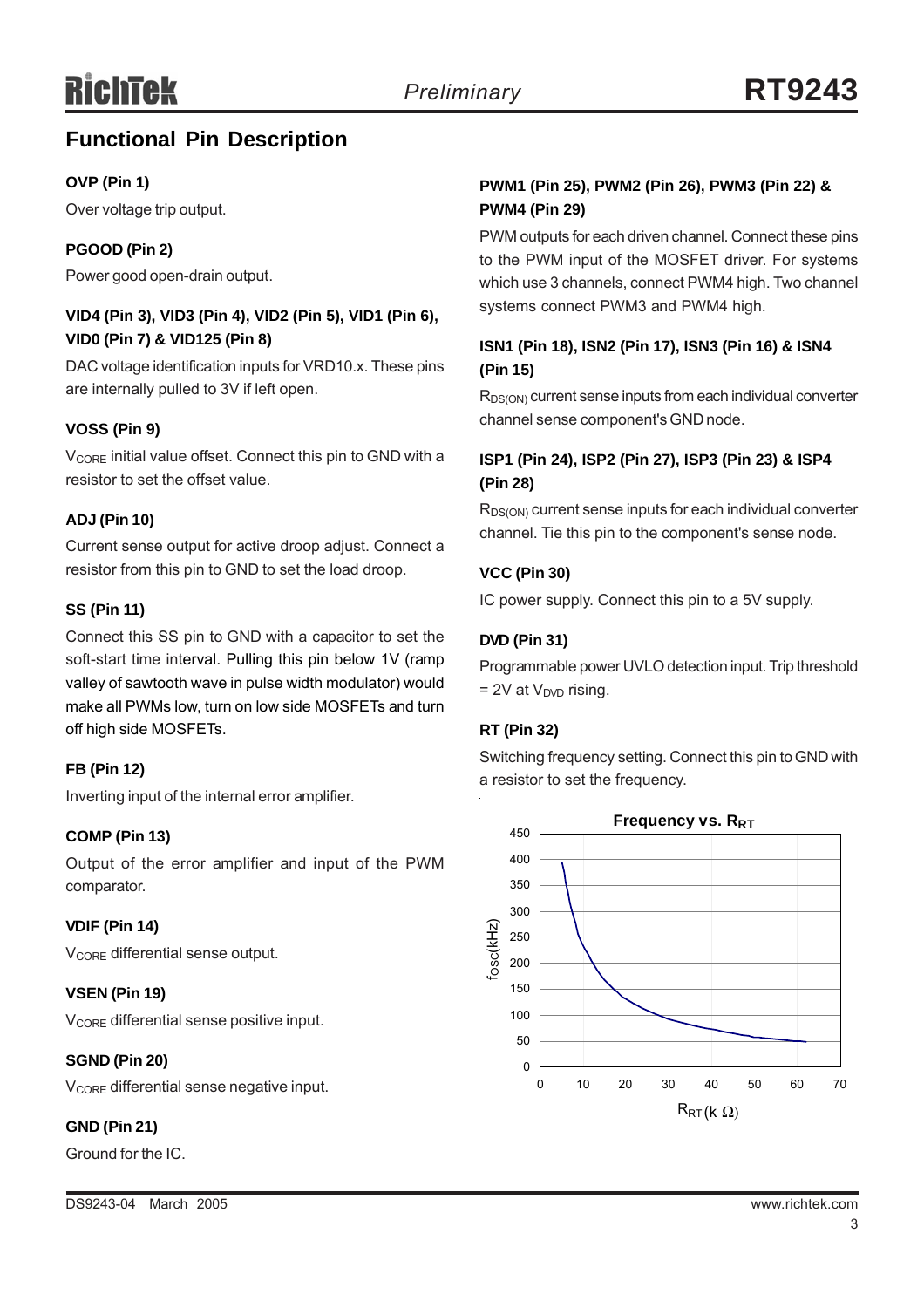# **Function Block Diagram**

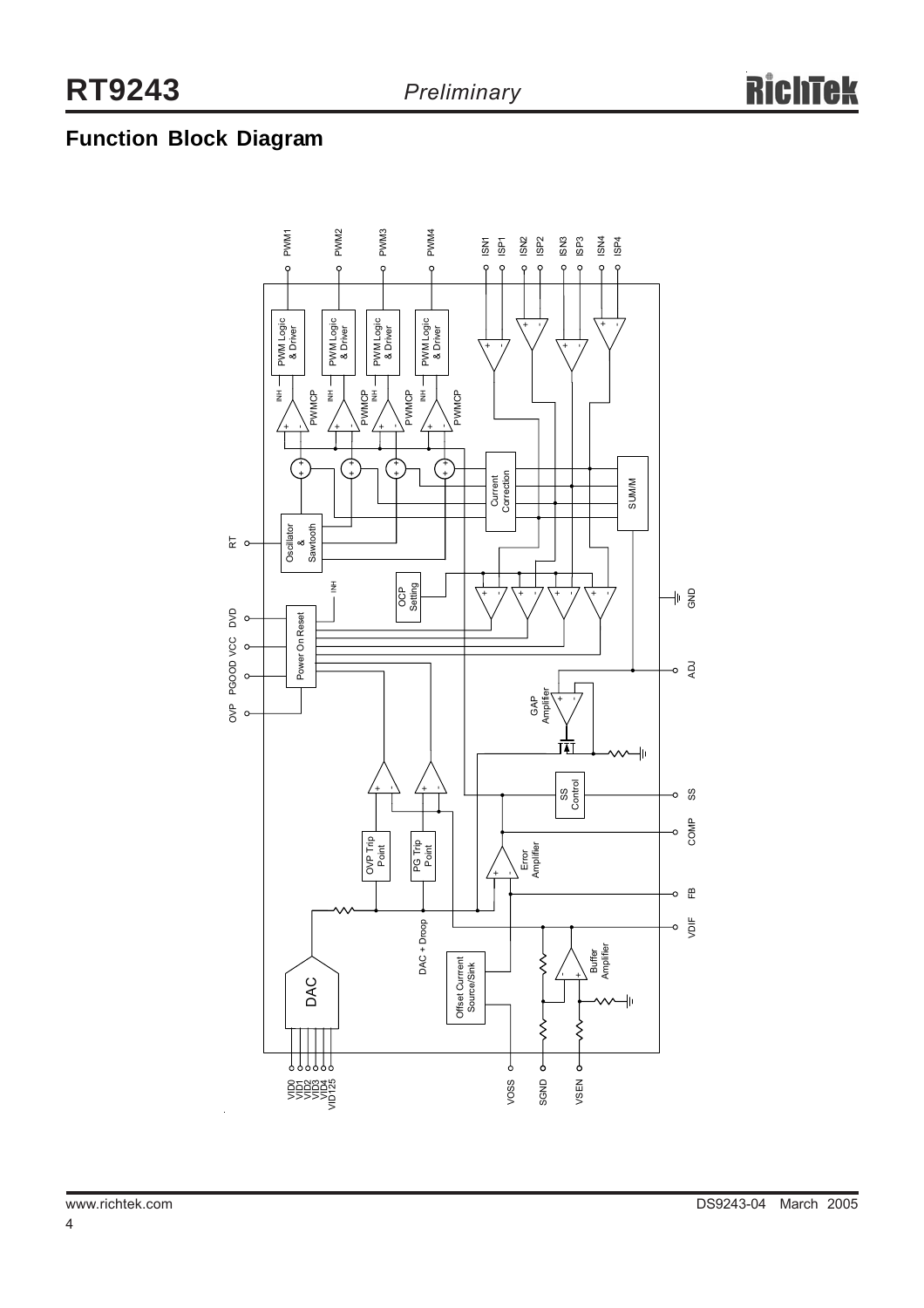|  |  |  | Table 1. Output Voltage Program |
|--|--|--|---------------------------------|
|--|--|--|---------------------------------|

| <b>Pin Name</b> |                  |                     |              |                  |                |                               |
|-----------------|------------------|---------------------|--------------|------------------|----------------|-------------------------------|
| VID4            | VID <sub>3</sub> | VID <sub>2</sub>    | VID1         | VID <sub>0</sub> | <b>VID125</b>  | Nominal Output Voltage DACOUT |
| $\mathbf 1$     | $\mathbf{1}$     | $\mathbf{1}$        | $\mathbf{1}$ | $\mathbf{1}$     | $\pmb{\times}$ | No CPU                        |
| $\pmb{0}$       | $\mathbf{1}$     | $\pmb{0}$           | $\mathbf 1$  | $\pmb{0}$        | $\pmb{0}$      | 0.8375V                       |
| $\pmb{0}$       | $\mathbf{1}$     | $\pmb{0}$           | $\pmb{0}$    | $\mathbf 1$      | $\mathbf{1}$   | 0.850V                        |
| $\pmb{0}$       | $\mathbf{1}$     | $\pmb{0}$           | $\pmb{0}$    | $\mathbf{1}$     | $\mathsf 0$    | 0.8625V                       |
| $\pmb{0}$       | $\mathbf 1$      | $\pmb{0}$           | $\pmb{0}$    | $\pmb{0}$        | $\mathbf{1}$   | 0.875V                        |
| $\pmb{0}$       | $\mathbf{1}$     | $\pmb{0}$           | $\pmb{0}$    | $\pmb{0}$        | $\pmb{0}$      | 0.8875V                       |
| $\pmb{0}$       | $\pmb{0}$        | $\mathbf{1}$        | $\mathbf 1$  | $\mathbf{1}$     | $\mathbf{1}$   | 0.900V                        |
| $\mathbf 0$     | $\pmb{0}$        | $\mathbf{1}$        | $\mathbf 1$  | $\mathbf 1$      | $\mathsf 0$    | 0.9125V                       |
| $\pmb{0}$       | $\pmb{0}$        | $\mathbf{1}$        | $\mathbf{1}$ | $\pmb{0}$        | $\mathbf{1}$   | 0.925V                        |
| $\pmb{0}$       | $\pmb{0}$        | $\mathbf{1}$        | $\mathbf{1}$ | $\pmb{0}$        | $\pmb{0}$      | 0.9375V                       |
| $\pmb{0}$       | $\pmb{0}$        | $\mathbf{1}$        | $\pmb{0}$    | $\mathbf{1}$     | $\mathbf 1$    | 0.950V                        |
| $\pmb{0}$       | $\pmb{0}$        | $\mathbf{1}$        | $\pmb{0}$    | $\mathbf 1$      | $\pmb{0}$      | 0.9625V                       |
| $\mathbf 0$     | $\pmb{0}$        | $\mathbf{1}$        | $\pmb{0}$    | $\pmb{0}$        | $\mathbf{1}$   | 0.975V                        |
| $\pmb{0}$       | $\pmb{0}$        | $\mathbf{1}$        | $\pmb{0}$    | $\pmb{0}$        | $\pmb{0}$      | 0.9875V                       |
| $\pmb{0}$       | $\pmb{0}$        | $\pmb{0}$           | $\mathbf{1}$ | $\mathbf{1}$     | $\mathbf{1}$   | 1.000V                        |
| $\pmb{0}$       | $\pmb{0}$        | $\pmb{0}$           | $\mathbf{1}$ | $\mathbf 1$      | $\mathsf 0$    | 1.0125V                       |
| $\pmb{0}$       | $\pmb{0}$        | $\pmb{0}$           | $\mathbf{1}$ | $\pmb{0}$        | $\mathbf{1}$   | 1.025V                        |
| $\mathbf 0$     | $\pmb{0}$        | $\pmb{0}$           | $\mathbf{1}$ | $\pmb{0}$        | $\pmb{0}$      | 1.0375V                       |
| $\pmb{0}$       | $\pmb{0}$        | $\pmb{0}$           | $\pmb{0}$    | $\mathbf{1}$     | $\mathbf{1}$   | 1.050V                        |
| $\pmb{0}$       | $\pmb{0}$        | $\pmb{0}$           | $\pmb{0}$    | $\mathbf 1$      | $\pmb{0}$      | 1.0625V                       |
| $\pmb{0}$       | $\pmb{0}$        | $\pmb{0}$           | $\pmb{0}$    | $\pmb{0}$        | $\mathbf{1}$   | 1.075V                        |
| $\pmb{0}$       | $\pmb{0}$        | $\mathsf{O}\xspace$ | $\pmb{0}$    | $\pmb{0}$        | $\overline{0}$ | 1.0875V                       |
| $\mathbf{1}$    | $\mathbf{1}$     | $\mathbf{1}$        | $\mathbf 1$  | $\pmb{0}$        | $\mathbf{1}$   | 1.100V                        |
| $\mathbf{1}$    | $\mathbf{1}$     | $\mathbf{1}$        | $\mathbf 1$  | $\pmb{0}$        | $\pmb{0}$      | 1.1125V                       |
| $\mathbf{1}$    | $\mathbf{1}$     | $\mathbf{1}$        | $\pmb{0}$    | $\mathbf{1}$     | $\mathbf{1}$   | 1.125V                        |
| $\mathbf{1}$    | $\mathbf{1}$     | $\mathbf{1}$        | $\pmb{0}$    | $\mathbf{1}$     | $\pmb{0}$      | 1.1375V                       |
| $\mathbf{1}$    | $\mathbf{1}$     | $\mathbf{1}$        | $\pmb{0}$    | $\pmb{0}$        | $\mathbf{1}$   | 1.150V                        |
| $\mathbf{1}$    | $\mathbf{1}$     | $\mathbf{1}$        | $\pmb{0}$    | $\mathbf 0$      | $\pmb{0}$      | 1.1625V                       |
| $\mathbf{1}$    | $\mathbf{1}$     | $\pmb{0}$           | $\mathbf{1}$ | $\mathbf{1}$     | $\mathbf{1}$   | 1.175V                        |
| $\mathbf{1}$    | $\mathbf{1}$     | $\pmb{0}$           | $\mathbf{1}$ | $\mathbf{1}$     | $\pmb{0}$      | 1.1875V                       |
| $\mathbf{1}$    | $\mathbf{1}$     | $\mathbf 0$         | $\mathbf{1}$ | $\pmb{0}$        | $\mathbf{1}$   | 1.200V                        |
| $\mathbf{1}$    | $\mathbf 1$      | $\pmb{0}$           | $\mathbf 1$  | $\mathbf 0$      | $\pmb{0}$      | 1.2125V                       |

*To be continued*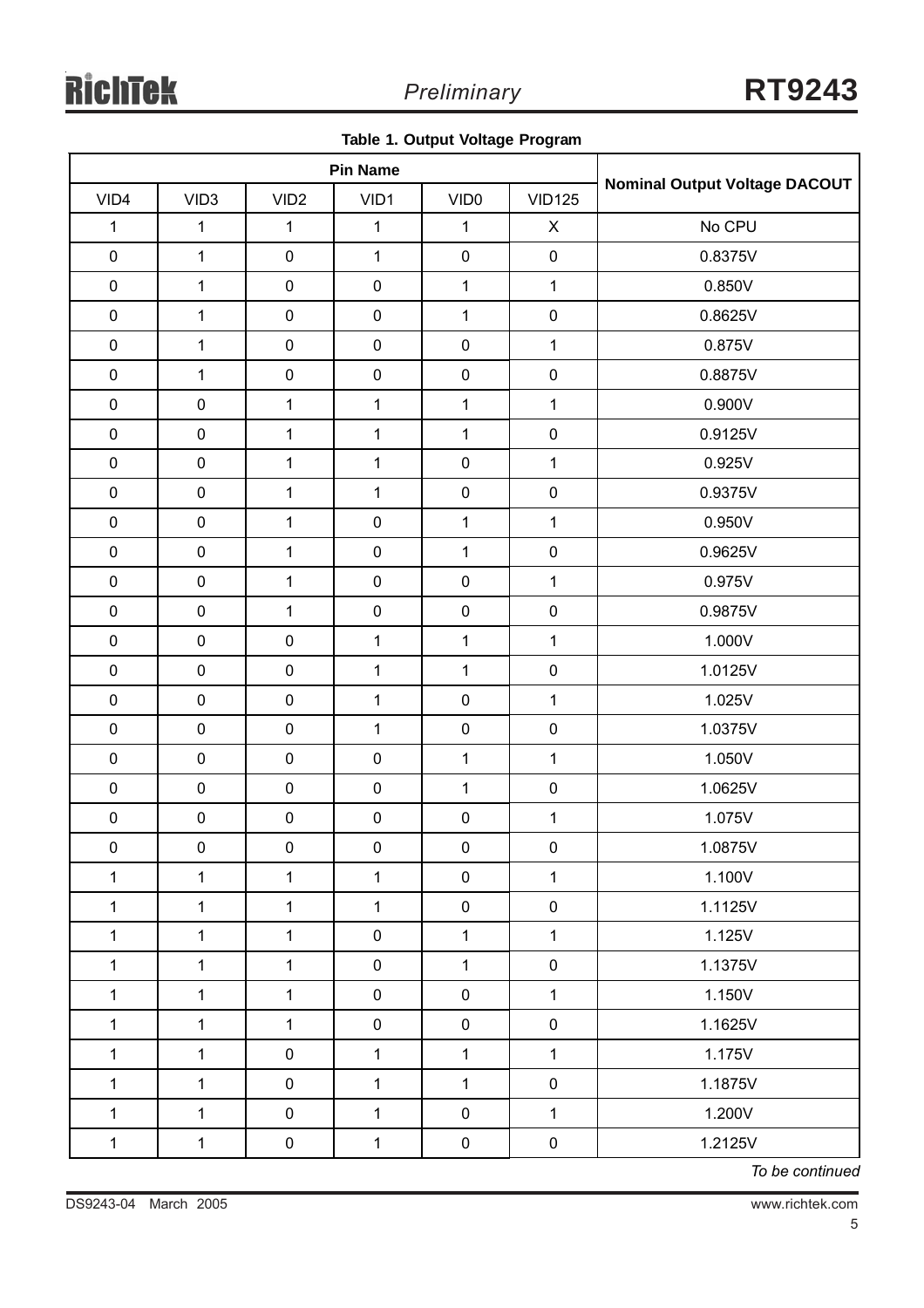|  |  |  |  | Table 1. Output Voltage Program |
|--|--|--|--|---------------------------------|
|--|--|--|--|---------------------------------|

| <b>Pin Name</b> |                  |                  |              |                     |               |                                      |
|-----------------|------------------|------------------|--------------|---------------------|---------------|--------------------------------------|
| VID4            | VID <sub>3</sub> | VID <sub>2</sub> | VID1         | VID <sub>0</sub>    | <b>VID125</b> | <b>Nominal Output Voltage DACOUT</b> |
| $\mathbf{1}$    | $\mathbf 1$      | $\pmb{0}$        | $\pmb{0}$    | $\mathbf 1$         | $\mathbf 1$   | 1.225V                               |
| $\mathbf{1}$    | $\mathbf{1}$     | $\pmb{0}$        | $\pmb{0}$    | $\mathbf{1}$        | $\pmb{0}$     | 1.2375V                              |
| $\mathbf{1}$    | 1                | $\pmb{0}$        | $\pmb{0}$    | $\pmb{0}$           | $\mathbf{1}$  | 1.250V                               |
| $\mathbf{1}$    | $\mathbf{1}$     | $\pmb{0}$        | $\pmb{0}$    | $\pmb{0}$           | $\pmb{0}$     | 1.2625V                              |
| $\mathbf{1}$    | $\pmb{0}$        | $\mathbf{1}$     | $\mathbf{1}$ | $\mathbf{1}$        | $\mathbf{1}$  | 1.275V                               |
| $\mathbf 1$     | $\pmb{0}$        | $\mathbf{1}$     | $\mathbf{1}$ | $\mathbf{1}$        | $\pmb{0}$     | 1.2875V                              |
| $\mathbf{1}$    | $\pmb{0}$        | $\mathbf 1$      | $\mathbf{1}$ | $\pmb{0}$           | $\mathbf{1}$  | 1.300V                               |
| $\mathbf{1}$    | $\pmb{0}$        | $\mathbf 1$      | $\mathbf{1}$ | $\pmb{0}$           | $\pmb{0}$     | 1.3125V                              |
| $\mathbf{1}$    | $\pmb{0}$        | $\mathbf{1}$     | $\pmb{0}$    | $\mathbf{1}$        | $\mathbf{1}$  | 1.325V                               |
| $\mathbf{1}$    | $\pmb{0}$        | $\mathbf{1}$     | $\pmb{0}$    | $\mathbf{1}$        | $\pmb{0}$     | 1.3375V                              |
| $\mathbf 1$     | $\pmb{0}$        | $\mathbf{1}$     | $\pmb{0}$    | $\pmb{0}$           | $\mathbf{1}$  | 1.350V                               |
| $\mathbf{1}$    | $\pmb{0}$        | $\mathbf{1}$     | $\pmb{0}$    | $\pmb{0}$           | $\pmb{0}$     | 1.3625V                              |
| $\mathbf{1}$    | $\pmb{0}$        | $\pmb{0}$        | $\mathbf{1}$ | $\mathbf{1}$        | $\mathbf{1}$  | 1.375V                               |
| $\mathbf{1}$    | $\pmb{0}$        | $\pmb{0}$        | $\mathbf{1}$ | $\mathbf{1}$        | $\pmb{0}$     | 1.3875V                              |
| $\mathbf{1}$    | $\pmb{0}$        | $\pmb{0}$        | $\mathbf{1}$ | $\pmb{0}$           | $\mathbf{1}$  | 1.400V                               |
| $\mathbf{1}$    | $\pmb{0}$        | $\pmb{0}$        | $\mathbf{1}$ | $\pmb{0}$           | $\mathbf 0$   | 1.4125V                              |
| $\mathbf{1}$    | $\pmb{0}$        | $\pmb{0}$        | $\pmb{0}$    | $\mathbf{1}$        | $\mathbf{1}$  | 1.425V                               |
| $\mathbf 1$     | $\pmb{0}$        | $\pmb{0}$        | $\pmb{0}$    | $\overline{1}$      | $\pmb{0}$     | 1.4375V                              |
| $\mathbf{1}$    | $\pmb{0}$        | $\pmb{0}$        | $\pmb{0}$    | $\pmb{0}$           | $\mathbf{1}$  | 1.450V                               |
| $\mathbf{1}$    | $\pmb{0}$        | $\pmb{0}$        | $\pmb{0}$    | $\pmb{0}$           | $\pmb{0}$     | 1.4625V                              |
| $\pmb{0}$       | 1                | $\mathbf{1}$     | $\mathbf{1}$ | $\mathbf{1}$        | $\mathbf{1}$  | 1.475V                               |
| $\pmb{0}$       | $\mathbf{1}$     | $\mathbf{1}$     | $\mathbf 1$  | $\mathbf 1$         | $\pmb{0}$     | 1.4875V                              |
| $\pmb{0}$       | $\mathbf{1}$     | $\mathbf{1}$     | $\mathbf{1}$ | $\mathsf{O}\xspace$ | $\mathbf{1}$  | 1.500V                               |
| $\pmb{0}$       | $\mathbf{1}$     | $\mathbf{1}$     | $\mathbf{1}$ | $\mathsf{O}\xspace$ | $\pmb{0}$     | 1.5125V                              |
| $\pmb{0}$       | $\mathbf{1}$     | $\mathbf{1}$     | $\pmb{0}$    | $\mathbf{1}$        | $\mathbf{1}$  | 1.525V                               |
| $\pmb{0}$       | $\mathbf{1}$     | $\mathbf{1}$     | $\pmb{0}$    | $\mathbf{1}$        | $\pmb{0}$     | 1.5375V                              |
| $\pmb{0}$       | $\mathbf{1}$     | $\mathbf{1}$     | $\pmb{0}$    | $\pmb{0}$           | $\mathbf{1}$  | 1.550V                               |
| $\pmb{0}$       | $\mathbf{1}$     | $\mathbf{1}$     | $\pmb{0}$    | $\pmb{0}$           | $\pmb{0}$     | 1.5625V                              |
| $\pmb{0}$       | $\mathbf{1}$     | $\pmb{0}$        | $\mathbf{1}$ | $\mathbf{1}$        | $\mathbf{1}$  | 1.575V                               |
| $\mathbf 0$     | $\mathbf{1}$     | $\pmb{0}$        | $\mathbf{1}$ | $\mathbf{1}$        | $\pmb{0}$     | 1.5875V                              |
| $\pmb{0}$       | $\mathbf{1}$     | $\mathbf 0$      | $\mathbf{1}$ | $\mathbf 0$         | $\mathbf{1}$  | 1.600V                               |

Note: (1) 0 : Connected to GND

(2) 1 : Open

(3) X : Don't Care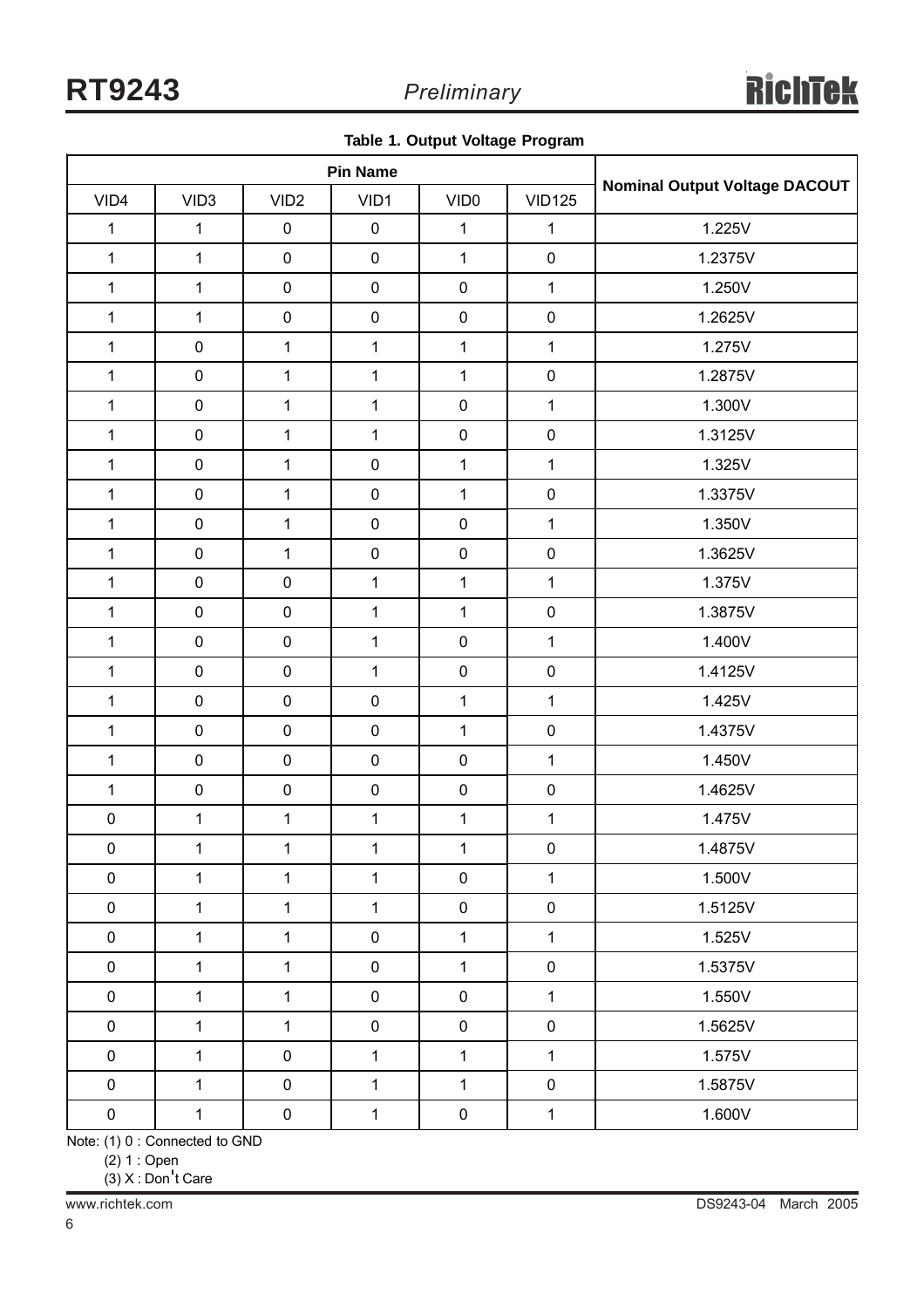# **Absolute Maximum Ratings** (Note 1)

| • Package Thermal Resistance  |  |
|-------------------------------|--|
|                               |  |
|                               |  |
|                               |  |
|                               |  |
| • ESD Susceptibility (Note 2) |  |
|                               |  |
|                               |  |

# **Recommended Operating Conditions** (Note 3)

# **Electrical Characteristics**

| <b>Parameter</b>                     |                    | <b>Symbol</b>            | <b>Test Conditions</b>         | Min   | <b>Typ</b> | <b>Max</b>               | <b>Units</b> |
|--------------------------------------|--------------------|--------------------------|--------------------------------|-------|------------|--------------------------|--------------|
| <b>V<sub>CC</sub> Supply Current</b> |                    |                          |                                |       |            |                          |              |
| <b>Nominal Supply Current</b>        |                    | $I_{\rm CC}$             | PWM 1,2,3,4 Open               |       | 12         | 16                       | mA           |
| <b>Power-On Reset</b>                |                    |                          |                                |       |            |                          |              |
| <b>POR Threshold</b>                 |                    | <b>VCCRTH</b>            | V <sub>CC</sub> Rising         | 4.0   | 4.2        | 4.5                      | $\vee$       |
| <b>Hysteresis</b>                    |                    | <b>V<sub>CCHYS</sub></b> |                                | 0.2   | 0.5        | --                       | $\vee$       |
| V <sub>DVD</sub> Threshold           | Trip (Low to High) | V <sub>DVDTP</sub>       | Enable                         | 1.9   | 2.0        | 2.1                      | V            |
|                                      | <b>Hysteresis</b>  | <b>VDVDHYS</b>           |                                | --    | 100        | --                       | mV           |
| <b>Oscillator</b>                    |                    |                          |                                |       |            |                          |              |
| <b>Free Running Frequency</b>        |                    | fosc                     | $R_{\text{RT}}$ = 12k $\Omega$ | 170   | 200        | 230                      | kHz          |
| Frequency Adjustable Range           |                    | fosc_ADJ                 |                                | 50    | $-$        | 400                      | kHz          |
| Ramp Amplitude                       |                    | $\Delta V$ OSC           | $R_{\text{RT}}$ = 12k $\Omega$ | --    | 1.9        | $\overline{\phantom{a}}$ | V            |
| Ramp Valley                          |                    | <b>V<sub>RV</sub></b>    |                                | 0.7   | 1.0        | --                       | $\vee$       |
| Maximum On-Time of Each Channel      |                    |                          |                                | 62    | 66         | 75                       | %            |
| RT Pin Voltage                       |                    | <b>V<sub>RT</sub></b>    | $R_{\text{RT}} = 12k\Omega$    | 0.55  | 0.60       | 0.65                     | V            |
| <b>Reference and DAC</b>             |                    |                          |                                |       |            |                          |              |
|                                      |                    |                          | $V_{DAC} \geq 1V$              | $-1$  | $-$        | $+1$                     | %            |
| <b>DACOUT Voltage Accuracy</b>       |                    | $\Delta V_{\text{DAC}}$  | $V_{DAC}$ < 1V                 | $-10$ | $-$        | $+10$                    | mV           |
| DAC (VID0-VID125) Input Low          |                    | <b>VILDAC</b>            |                                |       | $-$        | 0.4                      | V            |
| DAC (VID0-VID125) Input High         |                    | <b>VIHDAC</b>            |                                | 0.8   | --         | $\hspace{0.05cm}$        | V            |

*To be continued*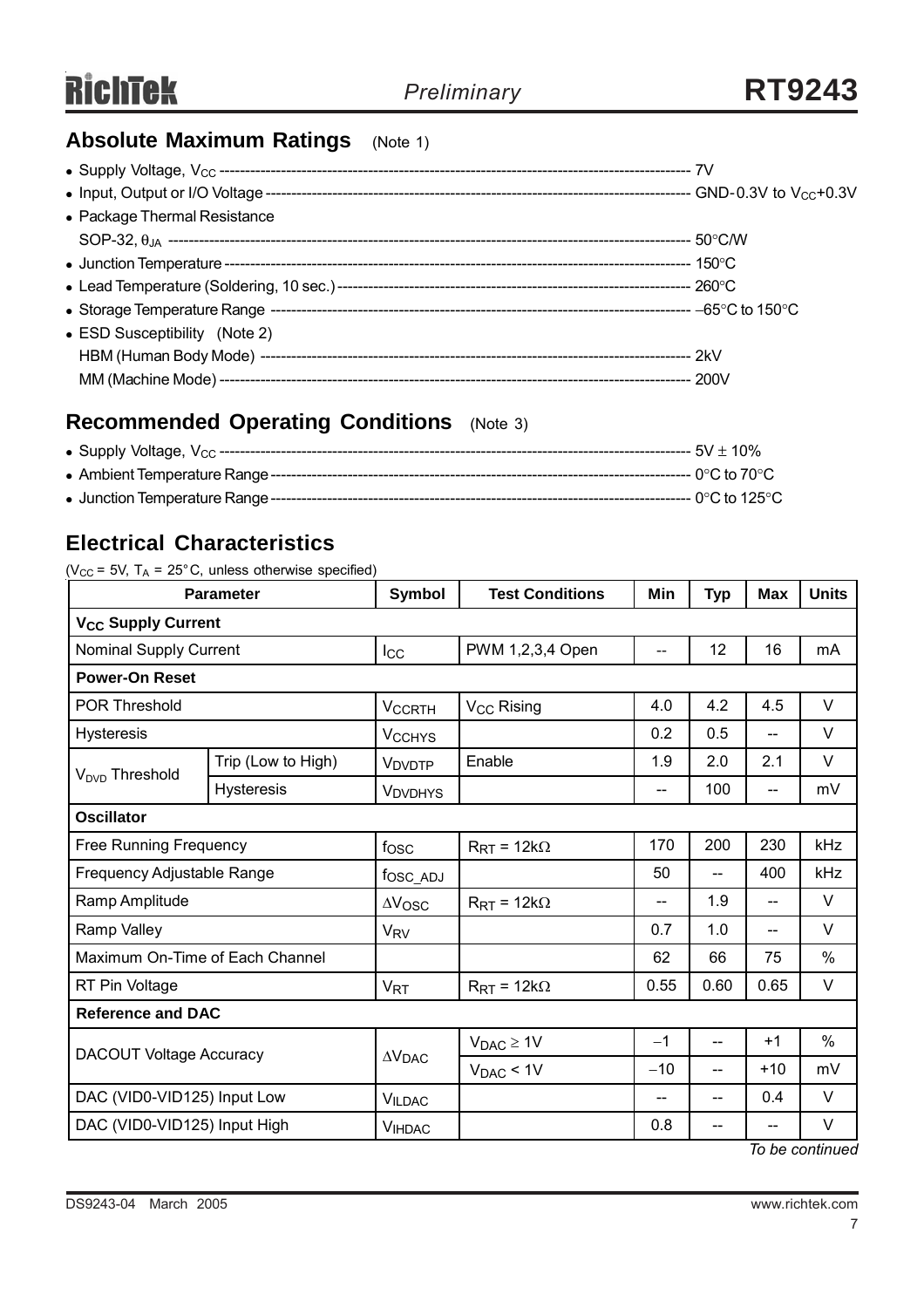**RT9243** *Preliminary*

| <b>Parameter</b>                      | <b>Symbol</b>           | <b>Test Conditions</b> | Min                      | <b>Typ</b> | <b>Max</b> | <b>Units</b> |
|---------------------------------------|-------------------------|------------------------|--------------------------|------------|------------|--------------|
|                                       |                         |                        |                          |            |            |              |
| DAC (VID0-VID125) Bias Current        | <b>BIAS DAC</b>         |                        | 60                       | 120        | 180        | μA           |
| <b>VOSS Pin Voltage</b>               | <b>V<sub>voss</sub></b> | $RVOSS = 100k\Omega$   | 0.95                     | 1.0        | 1.05       | $\vee$       |
| <b>Error Amplifier</b>                |                         |                        |                          |            |            |              |
| DC Gain                               |                         |                        | $-$                      | 85         | --         | dB           |
| <b>Gain-Bandwidth Product</b>         | <b>GBW</b>              |                        | $\overline{\phantom{a}}$ | 10         | --         | <b>MHz</b>   |
| <b>Slew Rate</b>                      | <b>SR</b>               | $COMP = 10pF$          | --                       | 3          | --         | $V/\mu s$    |
| <b>Differential Sense Amplifier</b>   |                         |                        |                          |            |            |              |
| Input Impedance                       | $Z_{IMP}$               |                        | --                       | 16         | --         | $k\Omega$    |
| <b>Gain-Bandwidth Product</b>         | <b>GBW</b>              |                        | $- -$                    | 10         | $-$        | <b>MHz</b>   |
| <b>Slew Rate</b>                      | <b>SR</b>               |                        | --                       | 3          | --         | $V/\mu s$    |
| <b>Current Sense GM Amplifier</b>     |                         |                        |                          |            |            |              |
| ISP 1,2,3,4 Full Scale Source Current | <b>I</b> ISPFSS         |                        | 60                       | $-$        | --         | μA           |
| ISP 1,2,3,4 Current for OCP           | <b>I</b> ISPOCP         |                        | --                       | 100        | $-$        | μA           |
| <b>Protection</b>                     |                         |                        |                          |            |            |              |
| <b>SS Current</b>                     | Iss                     | $V_{SS} = 1V$          | 8                        | 13         | 18         | μA           |
| Over-Voltage Trip (VSEN/DACOUT)       | <b>AOVT</b>             |                        | 130                      | 140        | 150        | $\%$         |
| <b>OVP Voltage</b>                    | Vove                    | $I_{OVP} = 4mA$        | --                       | $-$        | 0.2        | V            |
| <b>Power Good</b>                     |                         |                        |                          |            |            |              |
| Lower Threshold (VSEN/DACOUT)         | VPGOOD-                 | <b>VSEN Rising</b>     | $\overline{\phantom{a}}$ | 92         | $-$        | $\%$         |
| <b>Output Low Voltage</b>             | VPGOODL                 | $I_{PGOOD} = 4mA$      | --                       | --         | 0.2        | $\vee$       |

**Note 1.** Stresses listed as the above "Absolute Maximum Ratings" may cause permanent damage to the device. These are for stress ratings. Functional operation of the device at these or any other conditions beyond those indicated in the operational sections of the specifications is not implied. Exposure to absolute maximum rating conditions for extended periods may remain possibility to affect device reliability.

**Note 2.** Devices are ESD sensitive. Handling precaution recommended.

**Note 3.** The device is not guaranteed to function outside its operating conditions.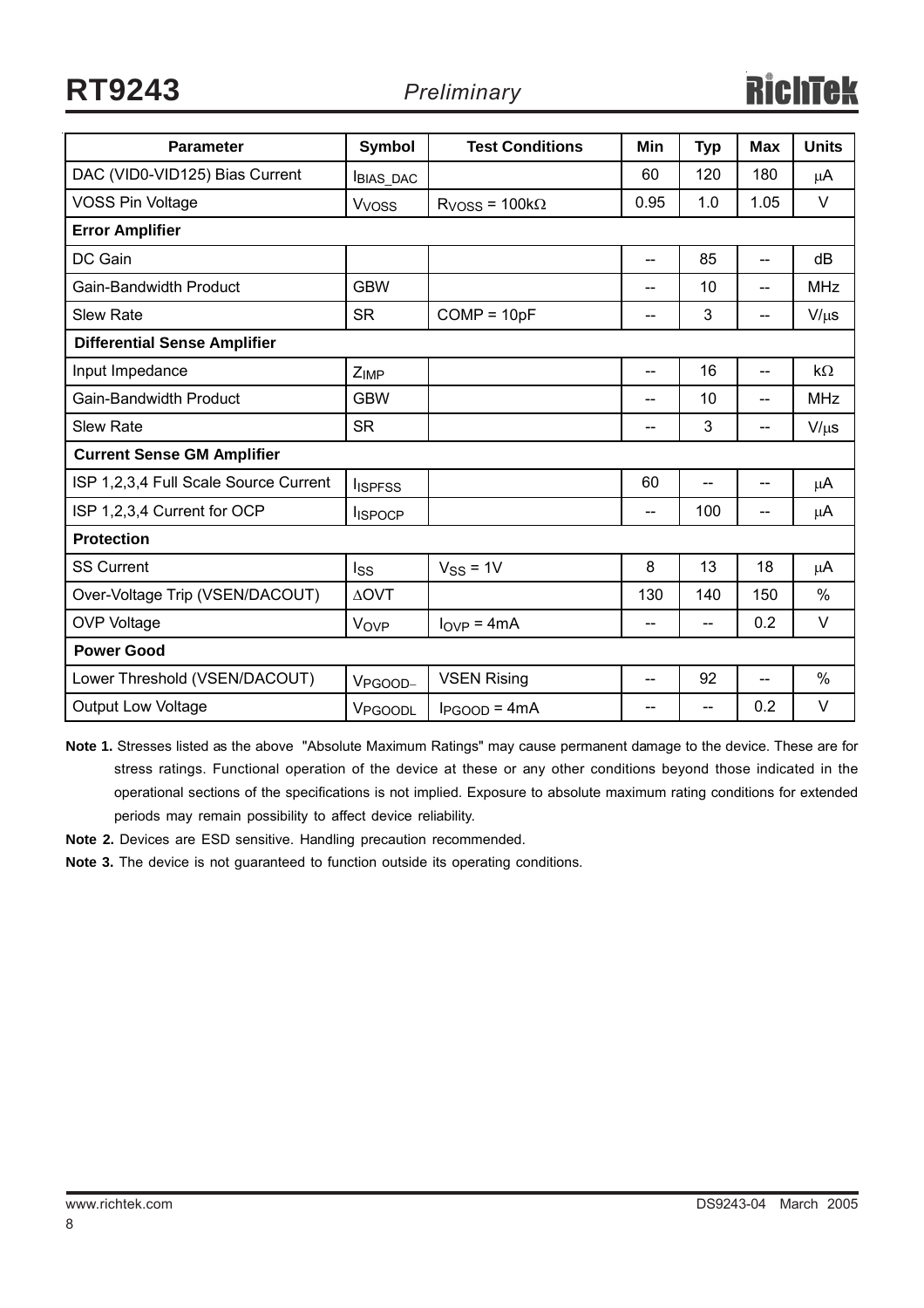# **Typical Operating Characteristics**











Time (250ns/Div)

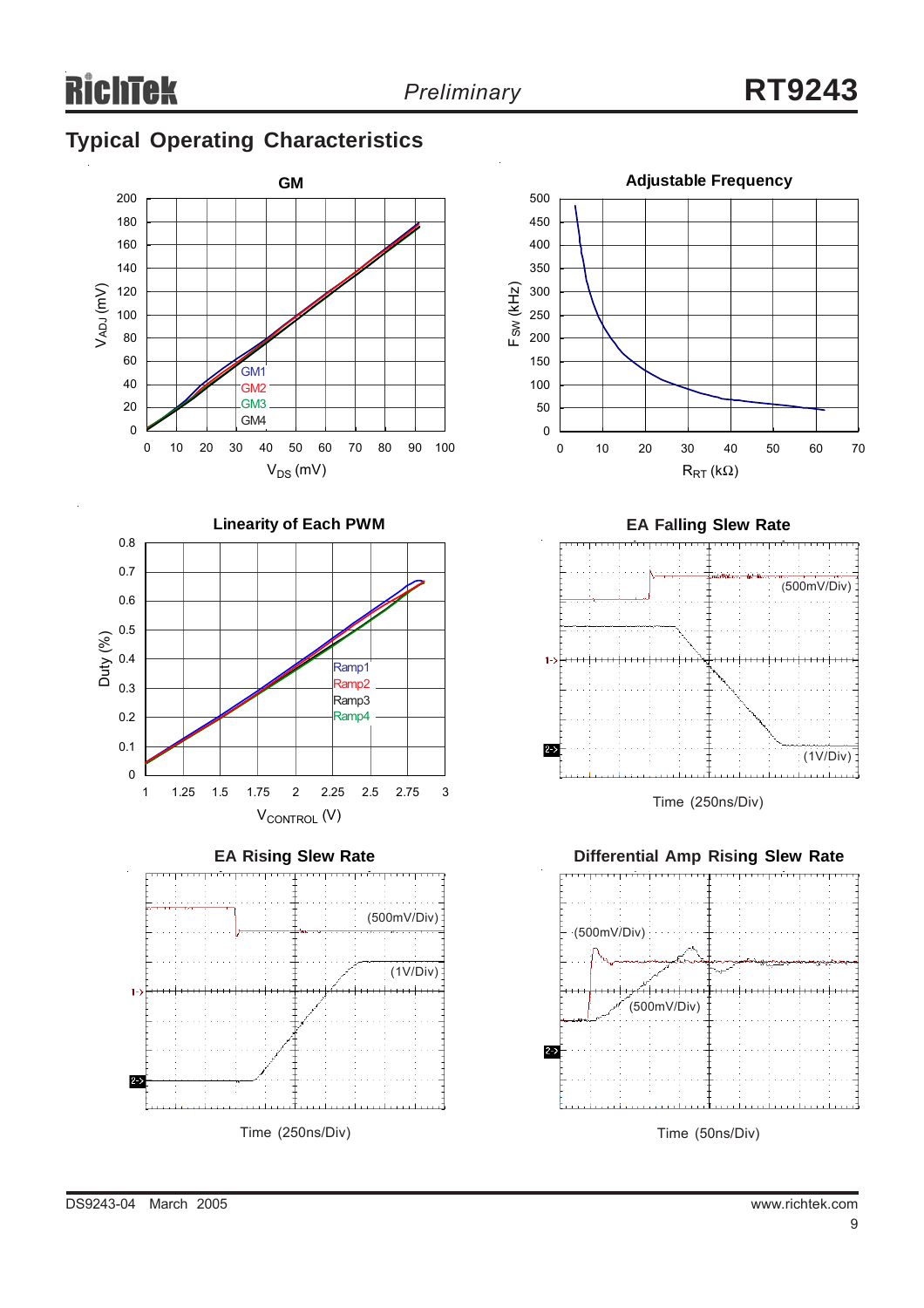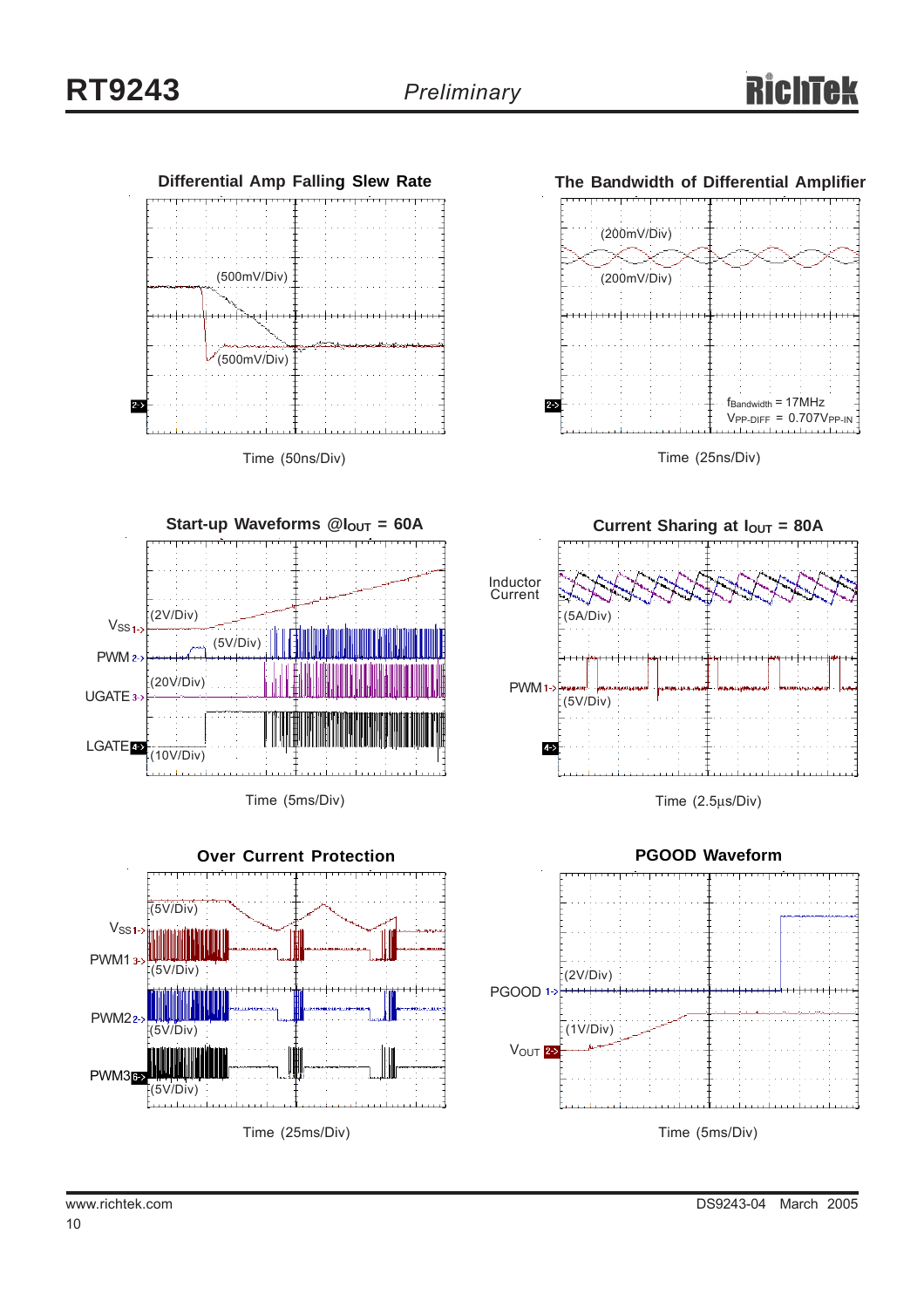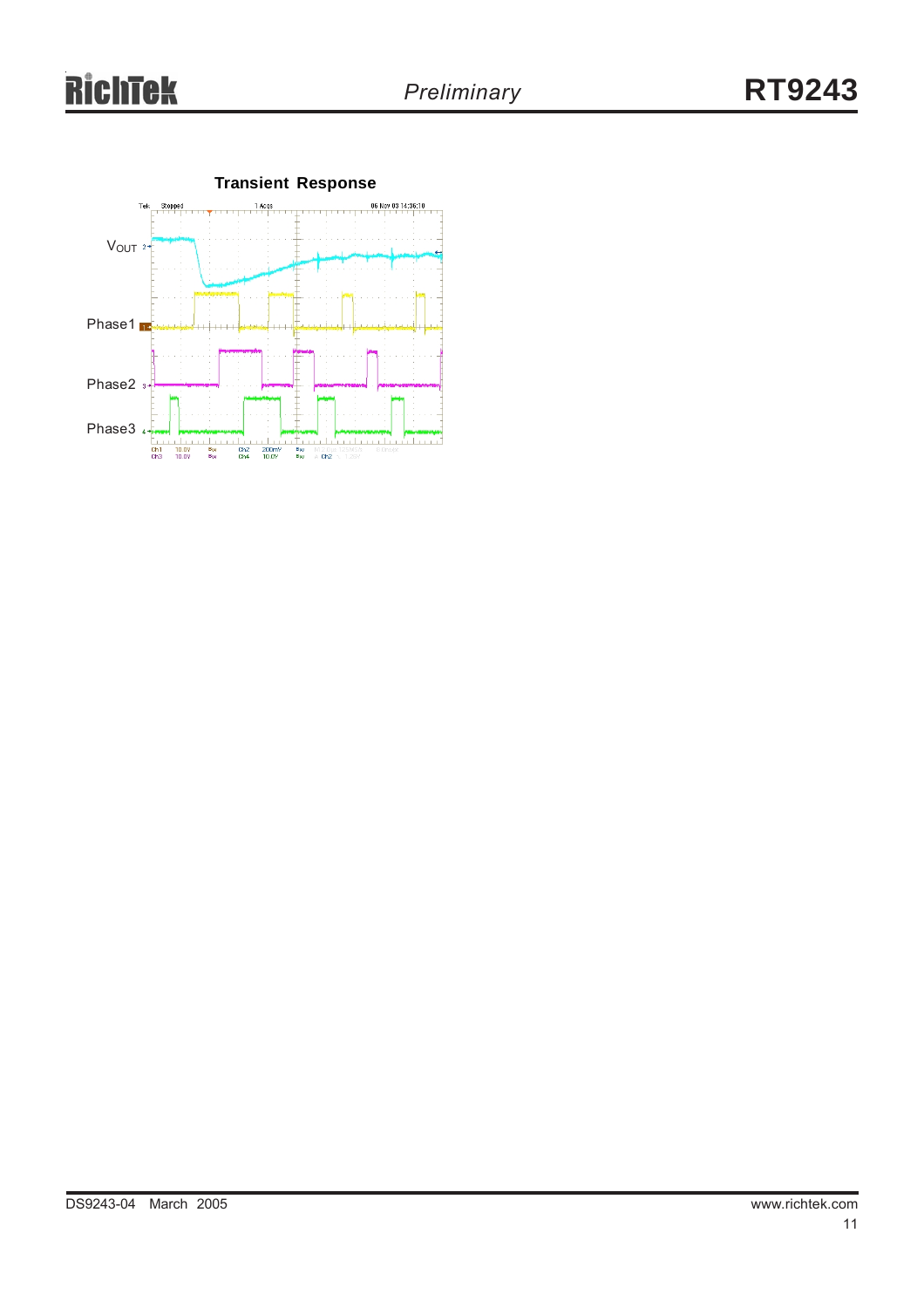# **Application Information**

RT9243 is a multi-phase DC/DC controller that precisely regulates CPU core voltage and balances the current of different power channels. The converter consisting of RT9243 and its companion MOSFET driver provides high quality CPU power and all protection functions to meet the requirement of modern VRM.

## **Voltage Control**

RT9243 senses the CPU  $V_{\text{CORE}}$  by an precise instrumental amplifier to minimize the voltage drop on PCB trace at heavy load. VSEN & SGND are the differential inputs. VDIF is the output node of the differential voltage & the input for PGOOD & OVP sense. The internal high accuracy VID DAC provides the reference voltage for VRD10.x compliance. Control loop consists of error amplifier, multi-phase pulse width modulator, driver and power components. Like conventional voltage mode PWM controller, the output voltage is locked at the  $V_{REF}$  of error amplifier and the error signal is used as the control signal  $V_C$  of pulse width modulator. The PWM signals of different channels are generated by comparison of EA output and split-phase saw-tooth wave. Power stage transforms  $V_{\text{IN}}$  to output by PWM signal on-time ratio.

## **Current Balance**

RT9243 senses the current of low side MOSFET in each synchronous rectifier when it is conducting for channel current balance and droop tuning. The differential sensing GM amplifier converts the voltage on the sense component (can be a sense resistor or the  $R_{DS(ON)}$  of the low side MOSFET) to current signal into internal balance circuit. The current balance circuit sums and averages the current signals and then produces the balancing signals injected to pulse width modulator. If the current of some power channel is greater than average, the balancing signal reduces the output pulse width to keep the balance.

## **Load Droop**

The sensed power channel current signals regulate the reference of DAC to form a output voltage droop proportional to the load current. The droop or so-called "active voltage positioning" can reduce the output voltage ripple at load transient and the LC filter size.

## **Fault Detection**

The chip detects  $V_{\text{CORE}}$  for over voltage and power good detection. The "hiccup mode" operation of over-current protection is adopted to reduce the short circuit current. The inrush current at the start up is suppressed by the soft start circuit through clamping the pulse width and output voltage.

## **Phase Setting and Converter Start Up**

RT9243 interfaces with companion MOSFET drivers (like RT9600, RT9602 series) for correct converter initialization. The tri-state PWM output (high, low and high impedance) pins sense the interface voltage at IC POR period (both VCC and DVD trip). The channel is enabled if the pin voltage is 1.2V less than VCC. Please tie the PWM output to VCC and the current sense pins to GND or left floating if the channel is unused. For 3-Channel application, connect PWM4 high.

## **Current Sensing Setting**

RT9243 senses the current of low side MOSFET in each synchronous rectifier when it is conducting for channel current balance and droop tuning. The differential sensing GM amplifier converts the voltage on the sense component (can be a sense resistor or the  $R_{DS(ON)}$  of the low side MOSFET) to current signal into internal circuit (see Figure 1).



Figure 1. Current Sense Circuit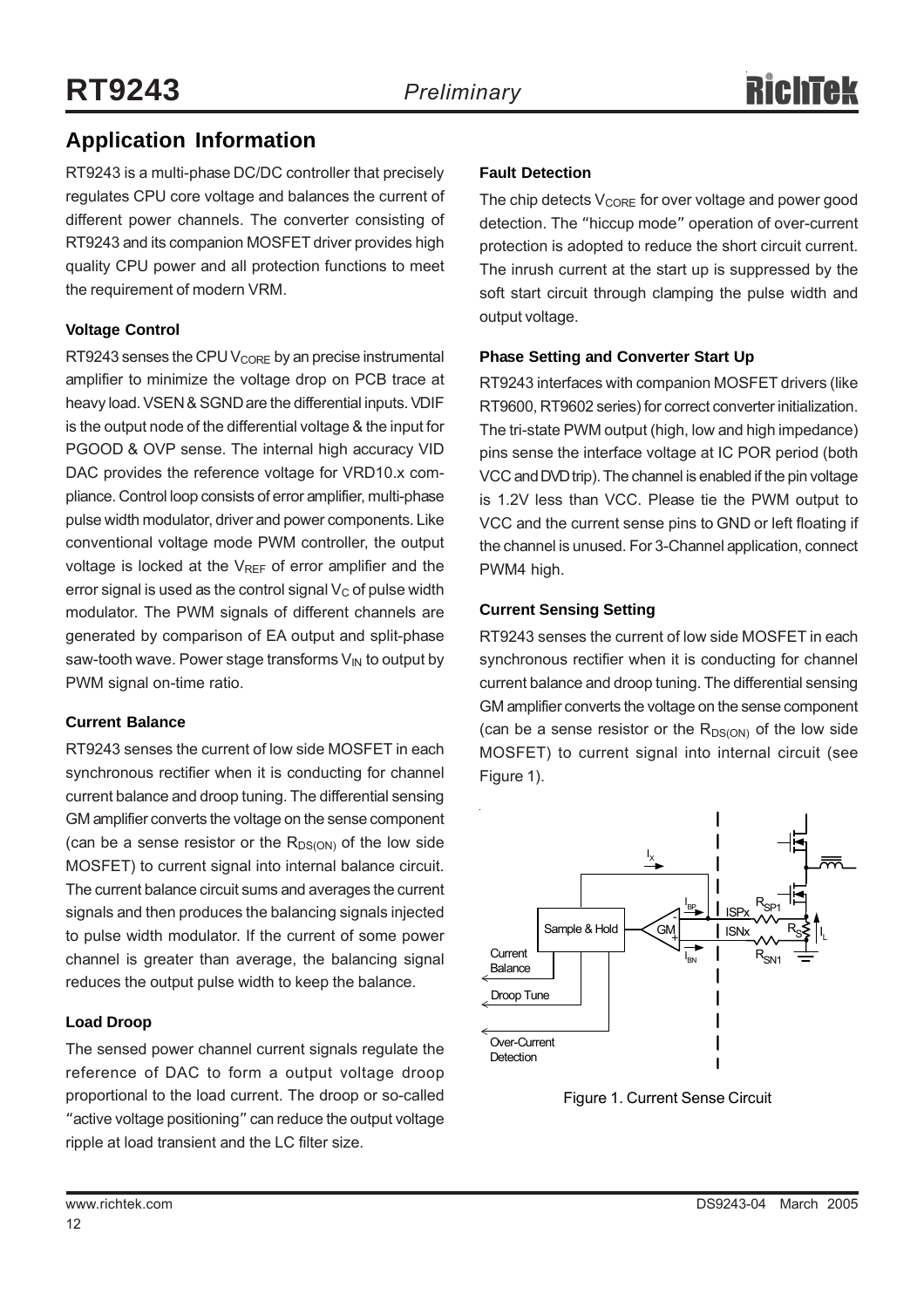The sensing circuit gets  $Ix = \frac{RATCO}{RSP}$  by local feedback. **Protection and SS Function**  $R_{SP}$  =  $R_{SN}$  to cancel the voltage drop caused by GM amplifier input bias current.  $I_X$  is sampled and held just before low side MOSFET turns off (See Figure 2). Therefore,  $lx = \frac{IL \times Rs}{RsP}$ 





Low Side MOSFET Gate Signal

Figure 2. Inductor Current and PWM Signal

### **DAC Offset Voltage & Droop Tuning**

The DAC offset voltage is set by compensation network & VOSS pin external resistors by  $\left(\frac{1}{R \text{V} \text{OSS}}\right)^{\times} \frac{1}{4}$ . The S/H current signals from power channels are injected R R  $1V$  Rf1  $\frac{iv}{\text{V} \cdot \text{V} \cdot \text{V}}$   $\times$ ⎠  $\left(\frac{1}{2}\right)$ ⎝  $\big($ 

The DAC output voltage decreases by VADJ to form the V<sub>CORE</sub> load droop (see Figure 3). to ADJ pin to create droop voltage. VADJ = RADJ $\times$  $\sum$ 2Ix



Figure 3. DAC Offset Voltage & Droop Tune Circuit

For OVP, the RT9243 detects the  $V_{\text{CORE}}$  by  $V_{\text{DIF}}$  pin voltage of the differential amplifier output. Eliminate the delay due to compensation network (compared to sensing FB voltage) for fast and accurate detection. The trip point of OVP is 140% of normal output level. The PWM outputs are pulled low to turn on the low side MOSFET and turn off the high side MOSFET of the synchronous rectifier at OVP. The OVP latch can only be reset by  $V_{CC}$  or DVD restart power on reset sequence. The PGOOD detection trip point of  $V_{\text{CORE}}$  is 92% lower than the normal level. The PGOOD open drain output pulls low when  $V_{\text{CORE}}$  is lower than the trip point. For  $V_{ID}$  jumping issue, only power fail conditions ( $V_{CC}$  & DVD are lower than trip point or OVP) reset the output low.

Soft-start circuit generates a ramp voltage by charging external capacitor with 13µA current after IC POR acts. The PWM pulse width and  $V_{\text{CORE}}$  are clamped by the rising ramp to reduce the inrush current and protect the power devices.

Over-current protection trip point is internally set at around 100µA for each channel. OCP is triggered if one channel S/H current signal  $I_X > \left(\frac{0.6 V}{9 K}\right) \times 1.5$ . Controller forces PWM output latched at high impedance to turn off both high and low side MOSFETs in the power stage and initial the hiccup mode protection. The SS pin voltage is pulled low with a 13 $\mu$ A current after it is less than 90% V<sub>CC</sub>. The converter restarts after SS pin voltage < 0.2V. Three times of OCP disable the converter and only release the latch by POR acts (see Figure 4). ⎠  $\left(\frac{0.6V}{2V}\right)$ ⎝  $\big($ 

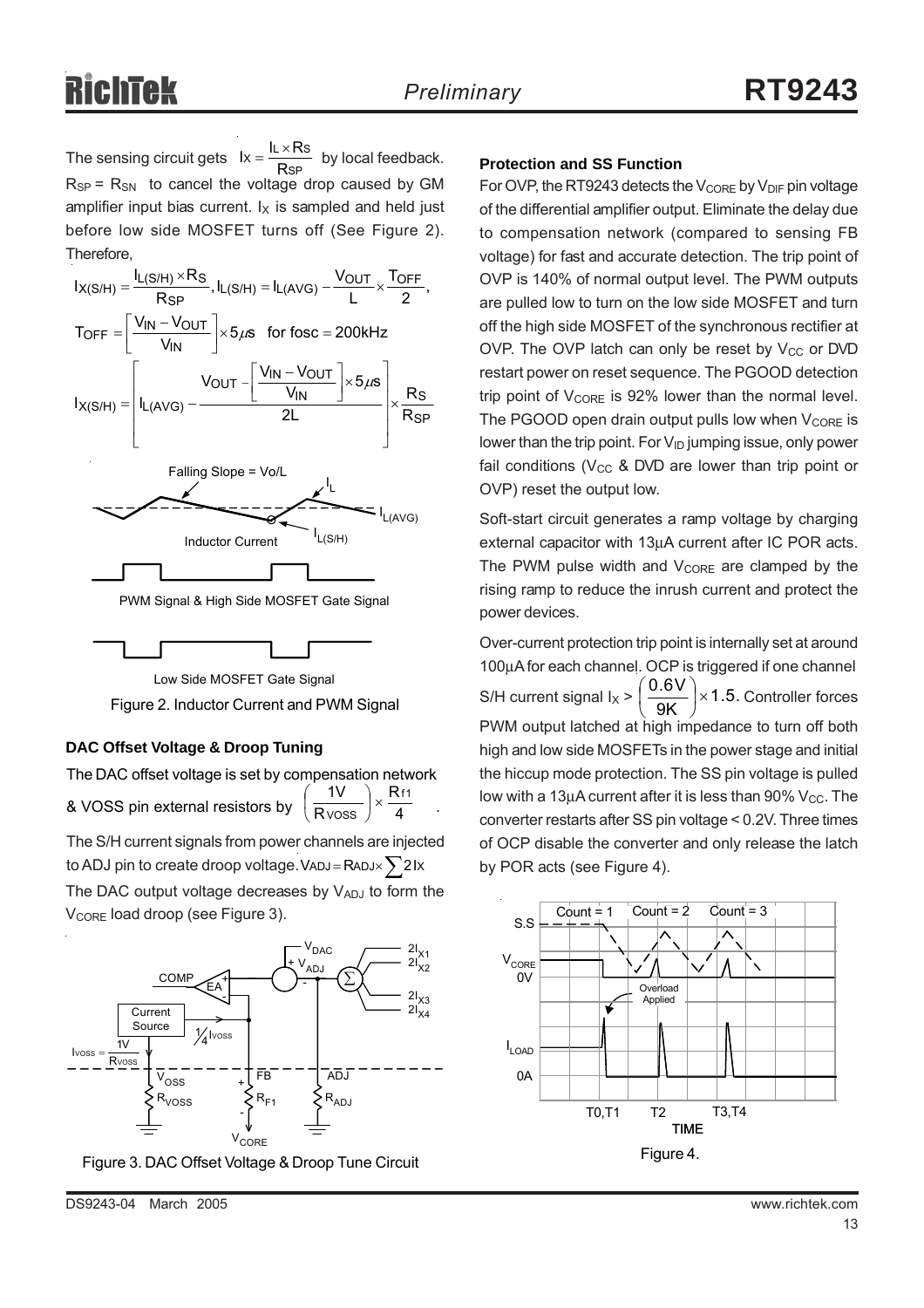# **3-Phase Converter and Components Function Grouping**



# **Design Procedure Suggestion**

### **Voltage Loop Setting**

- a. Output filter pole and zero (Inductor, output capacitor value & ESR).
- b. Error amplifier compensation & sawtooth wave amp litude (compensation network).
- c. Kelvin sense for  $V_{\text{CORF}}$ .

### **Current Loop Setting**

- a. GM amplifier S/H current (current sense component Ron, ISPx & ISNx pin external resistor value, keep ISPx current < 60µA at full load condition for better load line linearity).
- b. Over-current protection trip point (Internal setting, keep ISPx current < 100µA at OCP condition for precision issue).

### **VRM Load Line Setting**

- a. Droop amplitude (ADJ pin resistor).
- b. No load offset (additional resistor in compensation network).
- c. DAC offset voltage setting (VOSS pin & compen sation network resistor).

#### **Power Sequence & SS**

DVD pin external resistor and SS pin capacitor.

#### **PCB Layout**

- a. Kelvin sense for current sense GM amplifier input.
- b. Refer to layout guide for other item.

14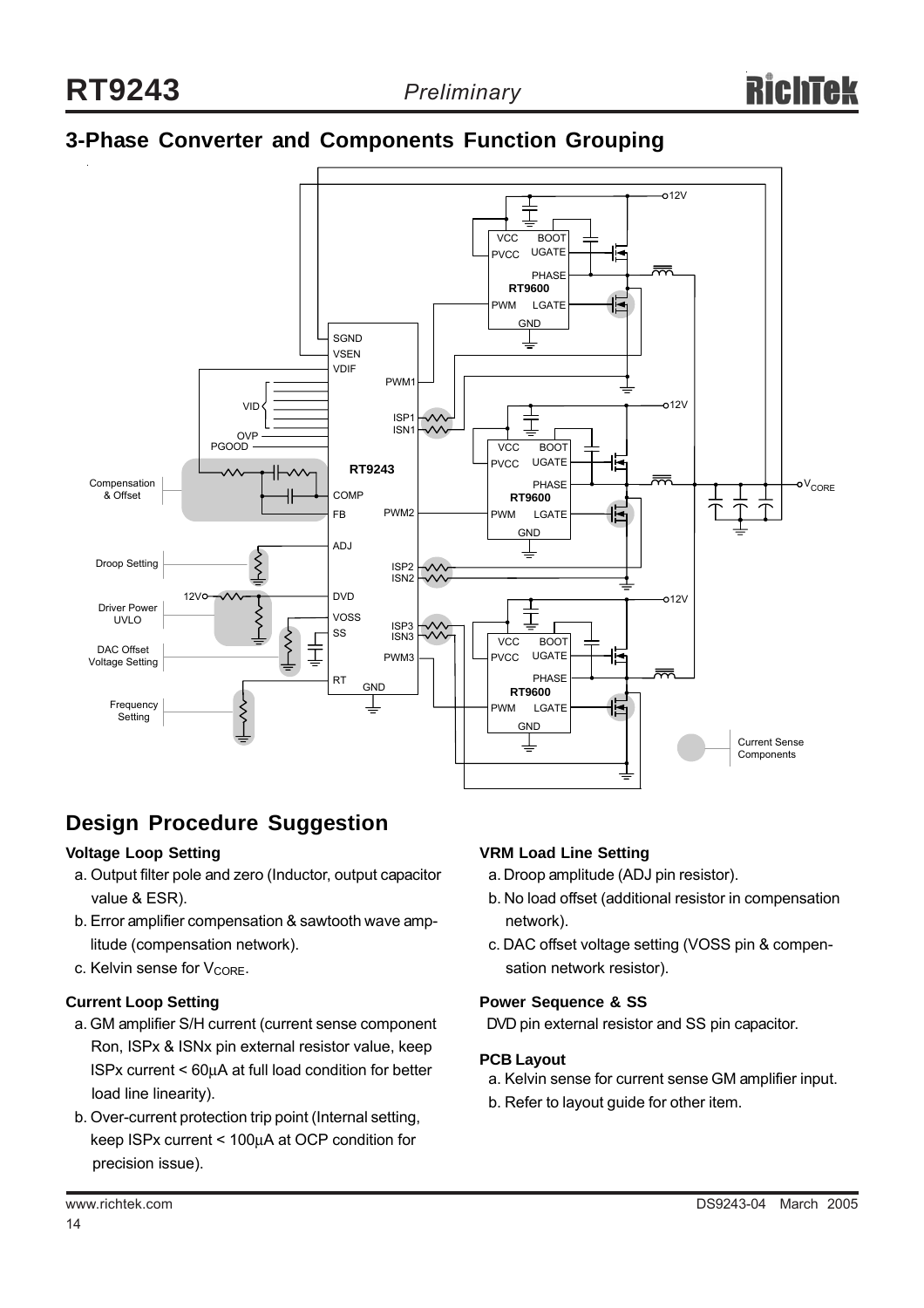# **Design Example**

## **Given:**

Apply for three phase converter

 $V_{IN}$  = 12V

 $V_{\text{CORE}} = 1.5V$ 

 $I_{LOAD(MAX)} = 60A$ 

 $V_{\text{DROOP}}$  = 120mV at full load

OCP trip point set at 33A for each channel (S/H)

 $R_{DS(ON)}$  = 6m $\Omega$  of low side MOSFET at 27°C  $L = 2uH$ 

 $C_{\text{OUT}} = 9,000 \mu F$  with  $2m\Omega$  ESR.

### **1. Compensation Setting**

a. Modulator Gain, Pole and Zero:

From the following formula:

Modulator Gain =  $\frac{100}{\text{V}_\text{RAMP}} = \frac{120}{190 \times 3} = 4.2$  (12.46dB) IN V V 12V 1.9V $\times\frac{3}{5}$ 

where  $V_{\text{RAMP}}$ : ramp amplitude of sawtooth wave

LC Filter Pole =  $\frac{1}{2\pi} \times \sqrt{LC}$  = 1.2kHz and 1 *π* 1

$$
ESR Zero = \frac{}{2\pi \times ESR \times \text{COUT}} = 8.8 \text{kHz}
$$

b. EA Compensation Network:

Select R1 = 2.4kΩ, R2 = 24kΩ, C1 = 6.6nF, C2 = 33pF and use the type 2 compensation scheme shown in Figure 5.



### Figure 5.

From the following formulas:

 $\sqrt{2}$ ⎠  $\left(\frac{C_1 \times C_2}{2}\right)$ ⎝  $\big($ +  $=\frac{1}{2\pi \times R_2 \times C_1}$ , F<sub>P</sub> =  $\frac{1}{2\pi \times R_1 \times C_1}$ 1 + C 2  $2x \left( \frac{C_1 \times C_2}{2} \right)$ P 2 X U 1 Z  $F_z = \frac{1}{2\pi x R_2 x C_1}$ ,  $F_P = \frac{1}{2\pi x R_2 x (}$ *C C*  $\pi$  x R<sub>2</sub> x C<sub>1</sub><sup> $\pi$ </sup> 2π x R<sub>2</sub> x  $\left(\frac{C_1 \times C_2}{C_1} \right)$ 1 2 Middle Band Gain =  $\frac{R}{R}$ 

By calculation, the  $F_Z$  = 1kHz,  $F_P$  = 200kHz and Middle Band Gain is 10 (i.e 20dB).

 The asymptotic bode plot of EA compensation and PWM loop gain is shown as Figure 6.



## **2. Droop & DAC Offset Setting**

 For each channel the load current is 60A / 3 = 20A and the ripple current, ∆IL, is given as:

$$
5us \times \frac{1.5V}{2uH} \times \left(1 - \frac{1.5V}{12V}\right) = 3.28A
$$

The load current, I<sub>L</sub>, at S/H is  $20A - \frac{\Delta I_L}{2} = 18.36A$ . Using the following formula to select the appropriate  $I_{X (MAX)}$  for the S/H of GM amplifier:

$$
I_{X\, (MAX)}\,=\,\frac{R_{DS(ON)}\,\times 18.36A}{R_{SP}}
$$

The suggested  $I_X$  is in the order of 50 to 60 $\mu$ A, select  $R_{SP}$  =  $R_{SN}$  = 2k $\Omega$ , then  $I_{X (MAX)}$  will be 55µA.

 $V_{\text{DROOP}}$  = 120mV = 55uA  $\times$  2  $\times$  3 (phase no.)  $\times$ R<sub>ADJ</sub>, therefore R<sub>ADJ</sub> will be 360Ω.

The  $R_{DS(ON)}$  of MOSFET varies with temperature rise. When the low side MOSFET working at 70°C and  $5000$ ppm/ $\degree$ C temperature coefficient of R<sub>DS(ON)</sub>, the  $R_{DS(ON)}$  at 70 $\degree$ C is given as:

 $6m\Omega \times \{1 + (70^{\circ}C - 27^{\circ}C) \times 5000$ ppm/ $^{\circ}C\} = 7.3m\Omega$ .  $R_{\mathsf{ADJ}}$  at 70°C is given as:

 $R_{ADJ-27°C} \times (R_{DS(ON)-27°C} / R_{DS(ON)-70°C}) = 296\Omega$ 

### **3. Over-Current Protection Setting**

OCP trip point is internally set at around 100 $\mu$ A of  $I_X$ for each channel. As above-selected  $R_{SP} = R_{SN} = 2k\Omega$ , the OCP trip point is found using:

$$
I_{X(\text{OCP})} = \frac{R_{\text{DS}(\text{ON})} \times I_{L(\text{TRIP})}}{R_{\text{SP}}} = \frac{6m\Omega \times 33A}{2K\Omega} = 100 \ \mu A
$$

### **4. Soft-Start Capacitor Selection**

 $C_{SS}$  = 0.1 $\mu$ F is the suitable value for most application.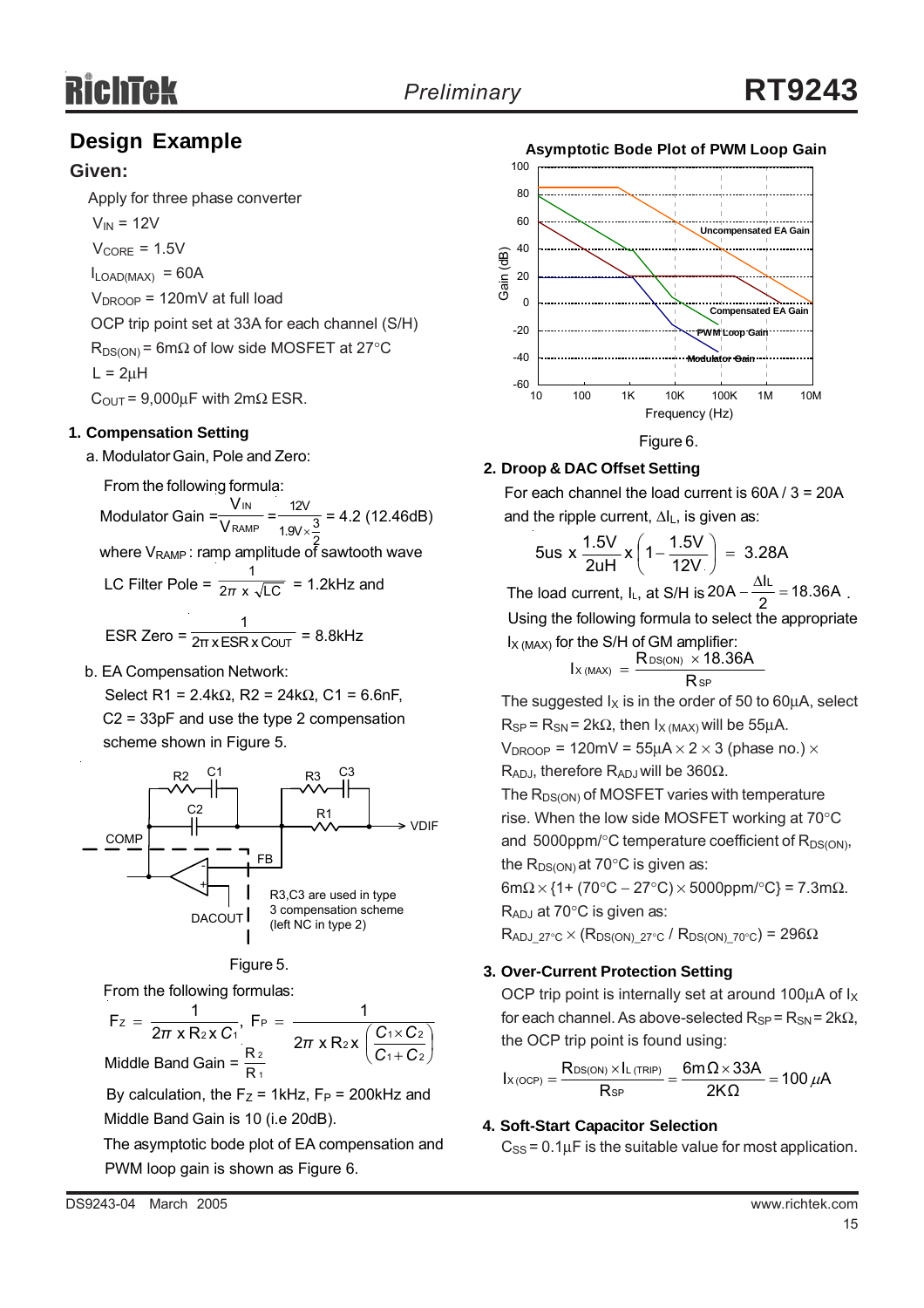# **Layout Guide**

Place the high-power switching components first, and separate them from sensitive nodes.

**1. Most critical path: the current sense circuit is the most sensitive part of the converter. The current sense resistors tied to ISP1,2,3,4 and ISN1,2,3,4 should be located not more than 0.5 inch from the IC and away from the noise switching nodes. The PCB trace of sense nodes should be parallel and as short as possible.** Kelvin connection of the sense component (additional sense resistor or MOSFET R<sub>DS(ON)</sub>) ensures the accurate **stable current sensing.**

# **Keep well Kelvin sense to ensure the stable operation!**

- 2. Switching ripple current path:
	- a. Input capacitor to high side MOSFET.
	- b. Low side MOSFET to output capacitor.
	- c. The return path of input and output capacitor.
	- d. Separate the power and signal GND.
	- e. The switching nodes (the connection node of high/low side MOSFET and inductor) is the most noisy points. Keep them away from sensitive small-signal node.
	- f. Reduce parasitic R, L by minimum length, enough copper thickness and avoiding of via.
- 3. MOSFET driver should be closed to MOSFET.
- 4. The compensation, bypass and other function setting components should be near the IC and away from the noisy power path.



Figure 7. Power Stage Ripple Current Path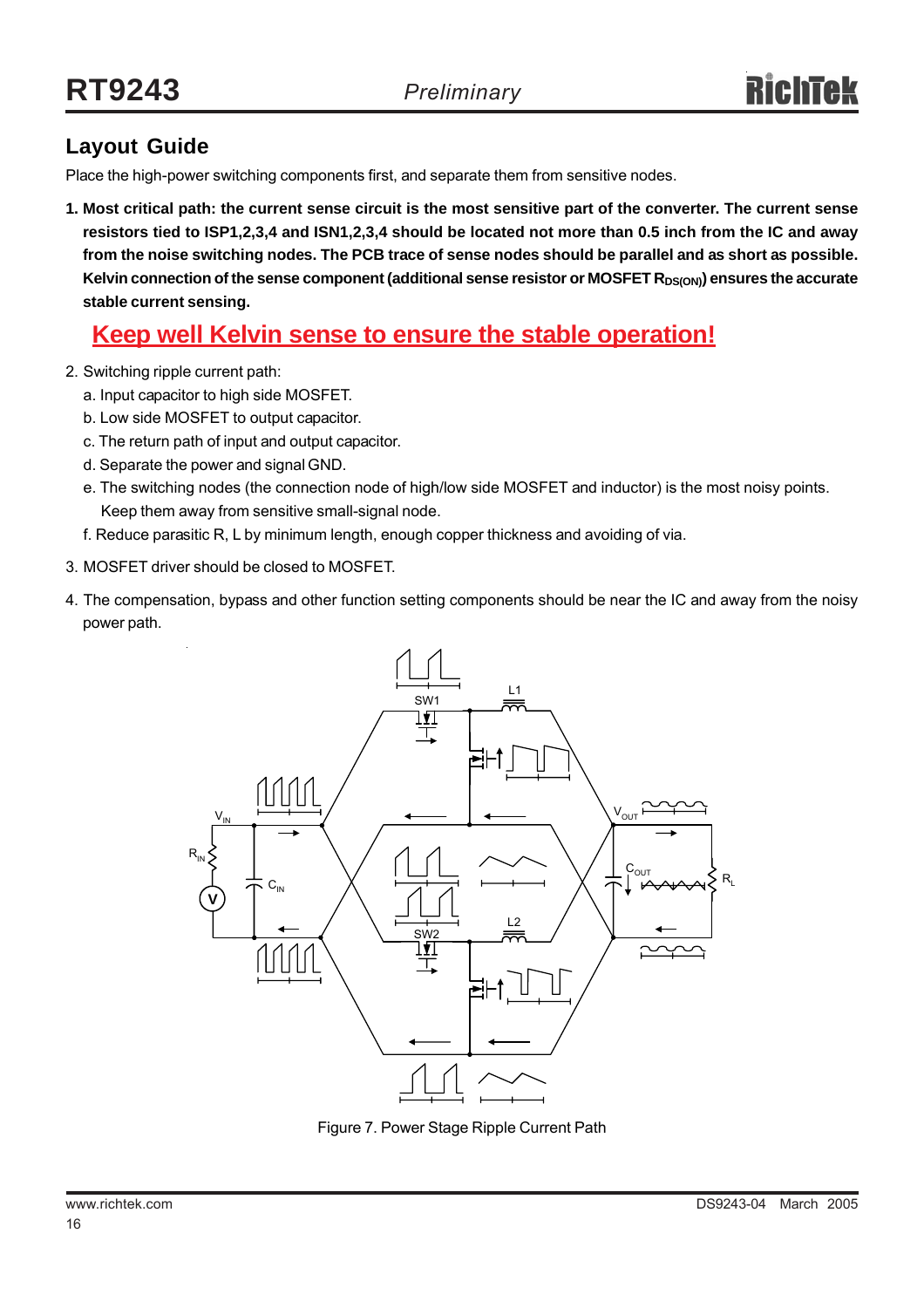# ichtek R



Figure 8. Layout Consideration